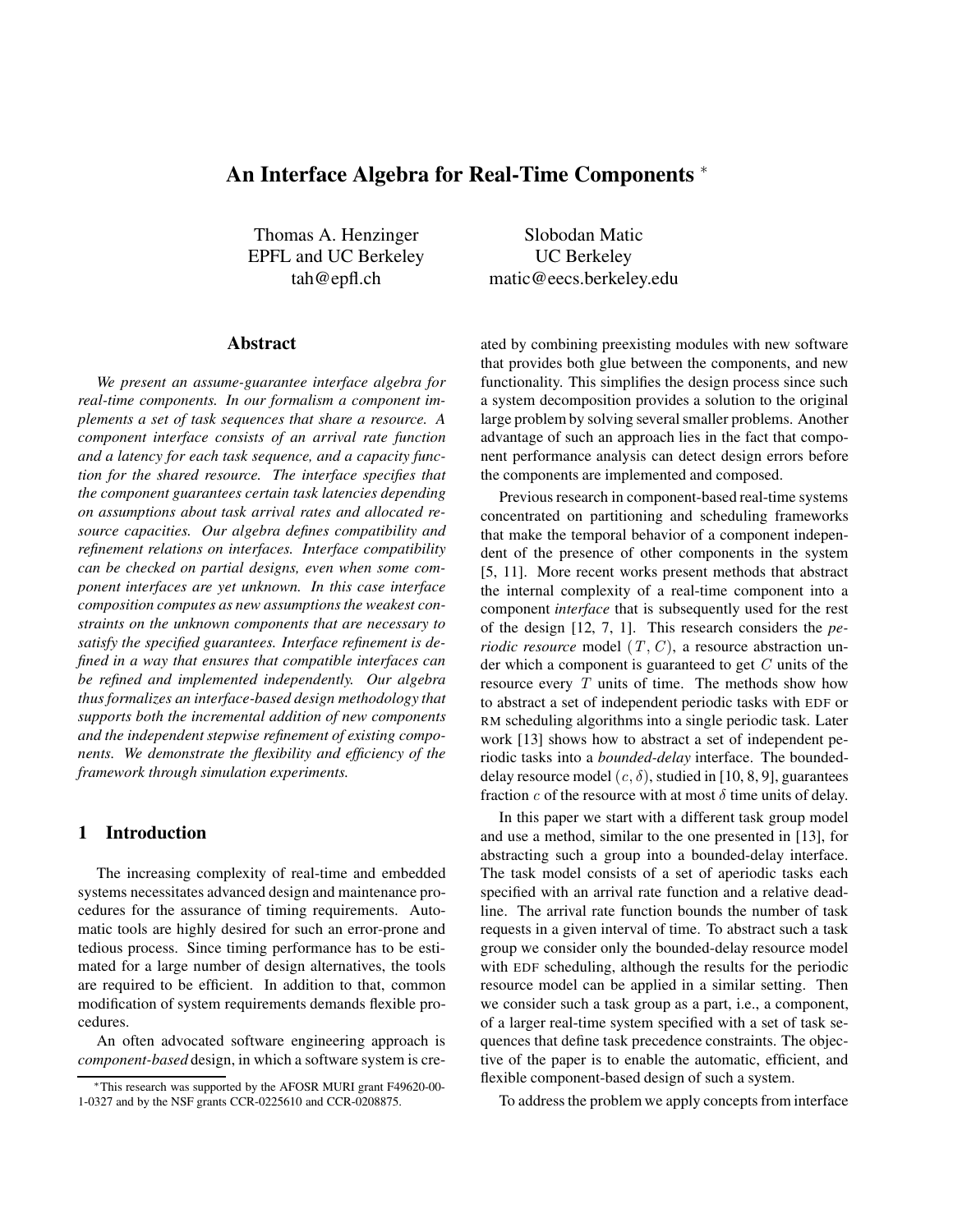theories [2, 3]. In this formalism an interface of a component specifies what the component expects (assumes) from its environment and what it provides back (guarantees) to the environment. The constraints should be sufficient to check if two interfaces are *compatible*, i.e., if the underlying components work properly when composed together. In the real-time context 'proper' means satisfying timing requirements, e.g., end-to-end latency. Since the system specification includes dependencies between the tasks from different components, the interface cannot just contain resource constraints as in previous works, but also dataflow propagation constraints. Therefore, besides the resource requirements, an interface also specifies the arrival rate assumption and the latency guarantee for task sequences.

We define an *interface algebra* for real-time interfaces, a formal algebra that enables tool support for the proposed methodology. Besides the compatibility relation, the algebra consists of two operations and a relation. The interface *composition* operation collects two interfaces and adds the resource requirements of the underlying components. The interface *connection* operation enables sequencing of interface tasks. The refinement relation aims at formalizing the relation between abstract and concrete versions of the same component. A more refined version of a component makes weaker input assumptions and stronger output guarantees than a more abstract description. Therefore, in a design we can always substitute a refined version for an abstract one.

One of the beneficial properties of the interface formalism is *incremental design*. According to this property the composition of interfaces can be performed in any order, i.e., it is associative. Besides having a more flexible framework, this also means being able to check compatibility and compute the composition of the two interfaces without specifying the interfaces of other components in the system. Note that task group abstraction procedures are generally not associative.

Additionally, in component-based design, one wants to refine an interface towards an implementation, independently of the implementation of other components. If all implementations satisfy their respective interfaces, the components should properly work together. The *independent implementability* property of the formalism states that in order to refine a given composition of two interfaces, it suffices to independently refine each interface and then compose the obtained refinements. This property enables the system correctness to be established during interface design, without global checks after the components are implemented.

Our formalism supports automatic interface compatibility and interface refinement checking. We introduce interfaces as stateless objects that are represented by predicates. Thus, checking of the two properties is efficient. We also consider more expressive interfaces that describe components with performance polymorphism, i.e., with multiple levels of service. In this paper we are concerned with defining the algebra and showing how it can be used on a few examples of real-time applications of moderate complexity.

**Related work.** Besides the theoretical work in compositional real-time scheduling frameworks, the increased interest in real-time component-based systems has recently resulted in first implementations. In [15] the interface of a software component is extended to include real-time assumptions and guarantees of the component. We use similar functional and temporal specifications, except that we allow for multiple levels of service of a component. Since the goal of [15] is reusability across different platforms, the resource consumption specification is not part of the component interface. So, the resource utilization computation is separated from the application design, which assumes virtual resources. Besides, no abstraction of resource requirements is studied.

The approach taken in this paper is most similar to the recent work [14]. That work is the first research effort that formally combines the network calculus and interface design theories in the real-time context. It is not limited to a particular task set characterization or to a particular resource model. In contrast to the traditional real-time approaches, it allows for the composition of software process components before the hardware resource components are specified. In [14] each component represents a task. There is no abstraction of task groups into components, and no discussion of interface refinement, which is one of the goals of our work. Also, the task model in [14] assumes independent tasks, so interface compatibility checking does not have to take into account dataflow constraints. Finally, they assume preemptive fixed-priority scheduling, where each component is specified with a certain priority.

In interface theory research [2, 4] the component interaction is specified using expressive interfaces. The temporal input/output behavior of a component is typically captured by an automaton. Therefore, the automaton of the composite interface is constructed by pruning all violating states from the product of the component automata. Such a stateful approach is a more general way to address multiple levels of component performance. However, in this paper we keep the interface formalism simple in order to focus more on real-time issues.

**Outline.** Sec. 2.1 introduces the real-time component model studied in the paper, with its functional, temporal, and resource parts. The temporal portion of the component interface consists of an arrival rate function and a delay for each request. The same section introduces the resource portion of the interface in the form of the bounded-delay resource model. How to obtain resource partition parameters for a group of tasks is presented in Sec. 2.2. We introduce interfaces in Sec. 3.1, and formally define an interface algebra in Sec. 3.2. A discussion of how interfaces can be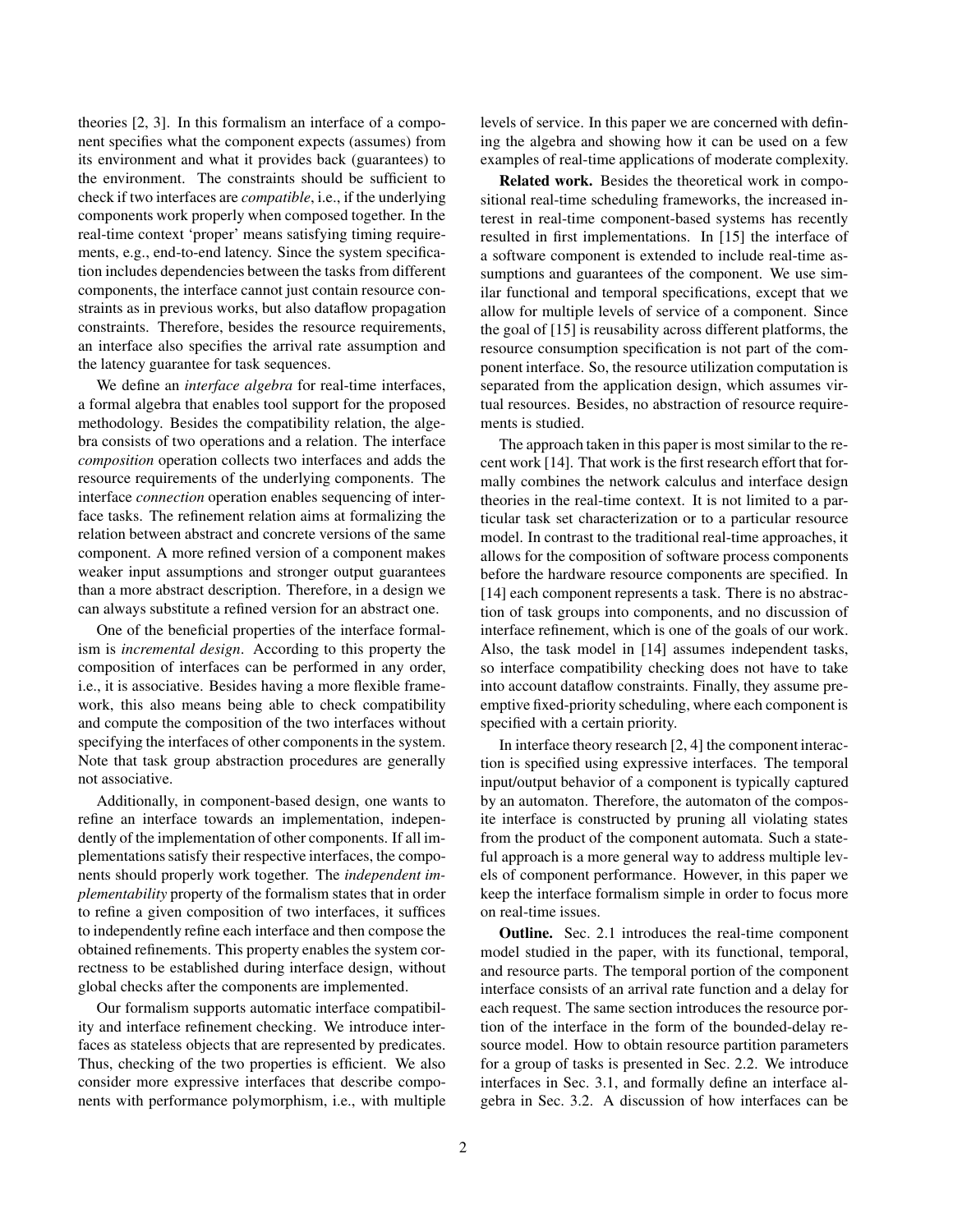used for efficient and automatic component-based design and verification is given in Sec. 4. In particular, incremental design is discussed in Sec. 4.1 and independent implementability in Sec. 4.2.

# **2 Real-Time Components**

### **2.1 Task and Resource Model**

**Functional model.** Let a *task sequence*  $\pi = \tau_1 \tau_2 \dots \tau_k$ be a finite sequence of tasks. There exists a precedence constraint between  $\tau_i$  and  $\tau_{i+1}$  for each  $j = 1, \ldots, k - 1$ . Although our arguments can be generalized for trees of tasks, we keep the task sequence model for simplicity reasons. We consider components as units for the implementation, reuse, and composition of task sequences. The functional description of a component consists of a set of task sequences. Two task sequences from the same component can contain the same task. Fig. 1 shows an example of a component with two task sequences,  $\tau_1 \tau_3$  and  $\tau_2 \tau_3$ . The task sequences are interleaved and independent, and tasks are preemptible. For the purposes of the paper it is not important whether task inputs/outputs are data processed by tasks or only requests for task execution.

**Arrival-delay temporal model.** The temporal interface of a component is similar to the interface of a component in [15], and consists of an arrival rate function and a maximum delay for each sequence of the component. In general, it consists of several pairs of arrival rate functions and delays, one pair for each level of service of the component, as further discussed in Sec. 4.

An *arrival rate function a* for a task sequence is a function that bounds the number of the invocations of the task sequence: for a time interval of length *t* the number of invocations is bounded by *a*(*t*). In this paper we concentrate on the *bursty arrival* pattern, which is defined by the function  $a(t) = \sigma + \rho \cdot t$  for some  $\sigma, \rho \in \mathbb{R}_{\geq 0}$ . For instance, sporadic invocation patterns can be modeled with bursty arrival rate functions. The expression for *a* gives the upper bound on the number of invocations. When required we consider the integer upper bound  $|a(t)|$ .

A number  $d \in \mathbb{R}$  is a *delay* for a task sequence if all tasks of the sequence must be completed within d units of time, i.e., a sequence output must be generated at most  $d$ time units after the occurrence of a sequence input.

**Bounded-delay resource model.** Let the *capacity*  $0 \leq c \leq 1$  be a fraction of the resource assigned to a component, and let  $\delta \geq 0$  be the maximum time the component may have to wait to receive this fraction. A resource is called a *bounded-delay resource*  $R = (c, \delta)$  if for every real  $L > 0$ , it can guarantee allocations of at least  $c \cdot L$  units of the resource in every time interval of length  $L + \delta$  [10].

The motivation for the bounded-delay resource model comes from the fact that the resource demand of a component cannot be precisely described only with a resource fraction *c*. This is so, because different components may have considerably different delay requirements [9]. The choice of the delay bound  $\delta$  addresses the trade-off between high context switch costs (smaller  $\delta$ ) and high task execution latencies (larger  $\delta$ ).

For a given bounded-delay resource  $R = (c, \delta)$ , the resource *supply bound function*  $\texttt{sbf}_R: \mathbb{R}_{\geq 0} \to \mathbb{R}_{\geq 0}$  maps each  $t \in \mathbb{R}_{\geq 0}$  to the minimum supply of the resource R over all time intervals of length *t*. From the definition of the bounded-delay resource model it follows that

$$
\mathbf{sbf}_R(t) = \mathbf{sbf}_{(c,\delta)}(t) = \begin{cases} 0 & \text{if } t \leq \delta, \\ c(t-\delta) & \text{if } t > \delta. \end{cases}
$$

#### **2.2 Task and Component Composition**

Task composition. We first briefly review the results from [12, 13] for schedulability conditions under the bounded-delay model and EDF scheduling. Then we apply and generalize them for the task model used in this paper.

Let *W* be a set of independent and preemptive tasks that share the same resource, and let *R* be a bounded-delay resource model. We say that (*W* , *R*, EDF) is *schedulable* if under every instance of allocations of the resource *R*, there exists a feasible EDF schedule for *W* [12]. If  $(W, R, EDF)$ is schedulable, then the set of tasks *W* under the resource  $R = (c, \delta)$  and the EDF scheduling algorithm can be abstracted as a single requirement  $(c, \delta)$ , i.e., no global knowledge of task internals is necessary. A discussion on how to schedule several  $(c, \delta)$  resource requirements can be found in [9].

Let *W* be a set of periodic tasks  $\tau_j = (p_j, e_j)$ , where  $p_j$  is the period,  $e_j$  is the worst-case execution time (wcet) requirement of the task  $\tau_j$ , and the deadline of each task is assumed to be equal to its period. For a given set of tasks *W*, the resource *demand bound function* dbf:  $\mathbb{R}_{\geq 0} \to \mathbb{R}_{\geq 0}$ maps each  $t \in \mathbb{R}_{\geq 0}$  to the maximum resource demand over all time intervals of length *t*. For the EDF scheduling algorithm we have dbf  $W(t) = \sum_{\tau_j \in W} \lfloor t/p_j \rfloor \cdot e_j$ .

For the case of periodic workloads *W*, Thm. 1 in [13] gives a sufficient and necessary condition for schedulability:  $(W, R, \text{EDF})$  is schedulable iff for all  $0 < t \leq 2 \cdot \text{lcm}_W$ , the maximal resource demand is no greater than the minimum resource supply, i.e.,  $\text{dbf}_W(t) \leq \text{sbf}_R(t)$ . In this condition,  $\text{lcm}_W$  is the least common multiple of the periods in *W* .

Finally, Thm. 3 in [13] gives a general schedulability condition for the case of other workload models *W* for which dbf *W* can be computed:  $(W, R, EDF)$  is schedulable iff for all  $t > 0$ , we have dbf  $W(t) \leq$  sbf $R(t)$ .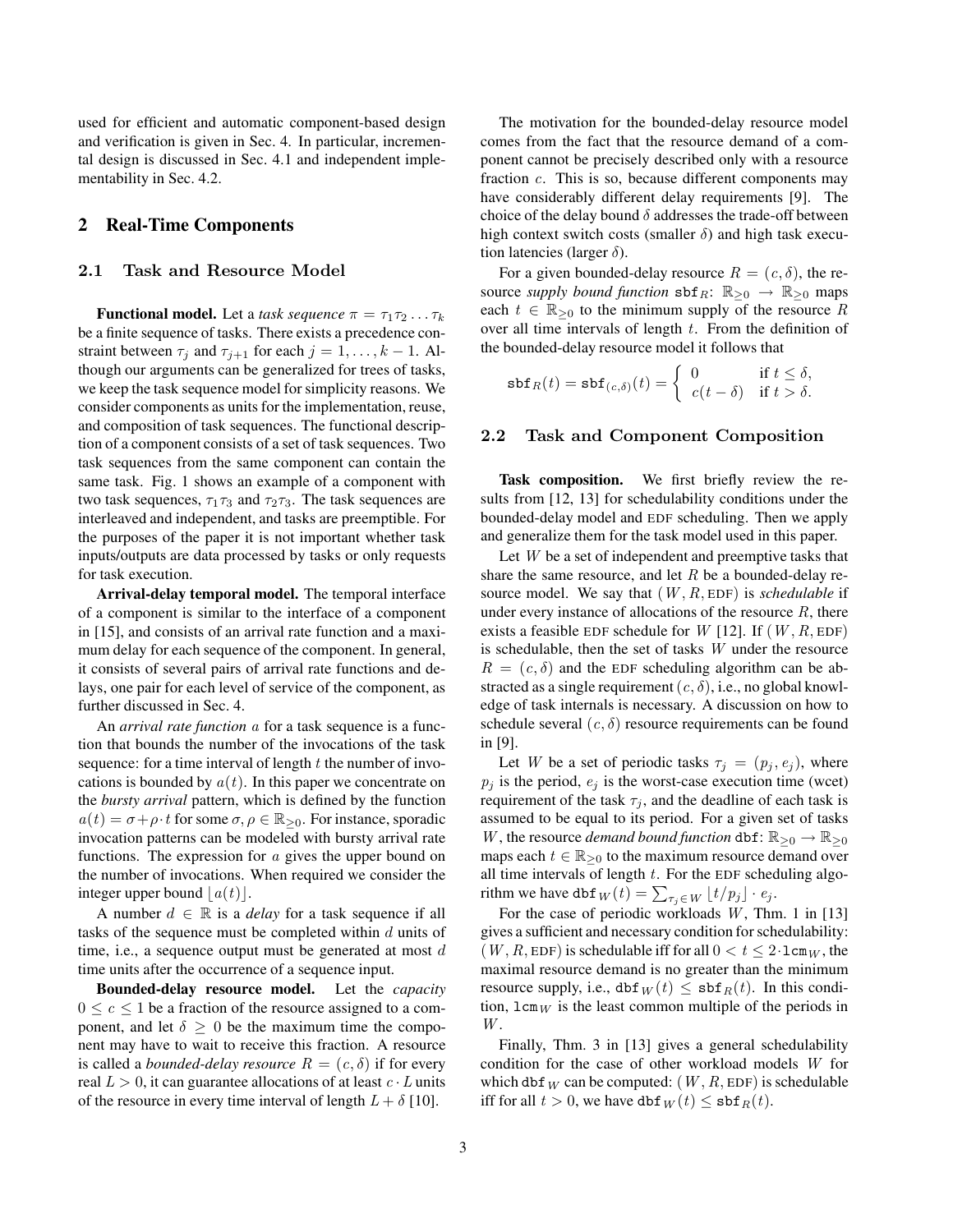

**Figure 1. Task sequence and component representation**

|    |     | $\tau_2$ | $\tau_3$    |
|----|-----|----------|-------------|
|    |     |          |             |
|    | 1/2 | 1/3      | $1/2 + 1/3$ |
|    | 2/3 |          |             |
| P. | ∩∸  | 0.3      | 0.          |

**Table 1. Temporal interface for Fig. 1**

We apply this result for the case of the aperiodic workload defined with arrival rate functions and delays for tasks. Let *W* be a set of tasks  $\tau_j = (a_j, d_j, e_j)$ , where  $a_j$  is the arrival rate function,  $d_i$  the delay, and  $e_i$  the wcet of the task  $\tau_i$ , and let  $R = (c, \delta)$  be the bounded-delay resource model. To apply the theorem we first compute the demand bound function of the task  $\tau_j$ . We note that there are at most  $|a_i(t - d_i)|$  invocations of the task  $\tau_i$  that are released and required to complete in a time interval of length *t*. Therefore, we have

$$
\text{dbf}_{\tau_j}(t) = \begin{cases} 0 & \text{if } t \le d_j, \\ \lfloor a_j(t - d_j) \rfloor \cdot e_j & \text{if } t > d_j. \end{cases}
$$

The demand bound function of the total workload set *W* is dbf<sub>*W*</sub> (*t*) =  $\sum_{\tau_j \in W}$  dbf<sub> $\tau_j$ </sub> (*t*). Thus, both dbf<sub>*W*</sub> and sbf<sub>R</sub> are known, and we can apply Thm. 3 [13] to check if  $(W, R, \text{EDF})$  is schedulable.

Given the task set  $W$ , let  $c_W$  be the *capacity function* that maps each bounded delay  $\delta \geq 0$  to the smallest resource fraction  $c_W(\delta)$  such that the component  $(W, R, \text{EDF})$  is schedulable with  $R = (c_W(\delta), \delta)$ . Tab. 1 shows an instance of the task workload of the component in Fig. 1, with each task modeled as a bursty arrival task. Fig. 2 shows capacity functions  $c_W$  for each  $W = {\tau_j}$  consisting of only a single task  $\tau_i = (a_i, d_i, e_i)$ . For such a simple set *W*, the analytical expression for  $c_W$  can be derived. For instance, we have  $c_W(0) = \max\{e_i \cdot \rho_i, \sigma_i \cdot e_i/d_i\}$ , and  $\delta_1 = \text{inv}(c_W)(1) = d_j - \sigma_j \cdot e_j.$ 

In the rest of the paper we assume the following notation. For two functions  $g_1$  and  $g_2$ , with a domain set X and range set R, and for  $\phi \in \{<,\leq,>,\geq\}$ , we write  $g_1 \phi g_2$ , if  $g_1(x) \phi g_2(x)$  for all  $x \in X$ . For instance,  $g_1 > 1$  means  $g_1(x) > 1$  for all  $x \in X$ . Similarly, the function  $g_1 + g_2$ is defined by  $(g_1 + g_2)(x) = g_1(x) + g_2(x)$  for all  $x \in X$ .



**Figure 2. Capacity functions for Tab. 1**

**Component composition.** In the formalism that we present in the next section the capacity function  $c_W$  represents a part of the interface of the component consisting of the task set *W* . In order to compose such components we need to compose resource assumptions in the form of such capacity functions. For this we again recall Thm. 3 [13], but now for the workload consisting of two bounded-delay tasks,  $\{(c_1, \delta_1), (c_2, \delta_2)\}\$ . It follows from the theorem that this workload can be abstracted by the bounded-delay resource  $(c, \delta)$ , where  $c = c_1 + c_2$  and  $\delta = \min{\{\delta_1, \delta_2\}}$ . This equation shows how to compute capacity functions for composite components: if two components (workloads) *W*<sup>1</sup> and  $W_2$  are specified with their respective capacity functions  $c_{W_1}$  and  $c_{W_2}$ , then the sum  $c_{W_1} + c_{W_2}$  of the two functions ensures the schedulability of the composition. That is why, in our interface algebra (Sec. 3.2), when we perform component composition we add the corresponding capacity functions. Note that such an operation is associative. The task group composition, which we previously explained, does not have the associativity property.

### **3 Real-Time Interfaces**

In Sec. 3.1 we motivate the assume-guarantee principle of the formalism, and we introduce interface predicates. In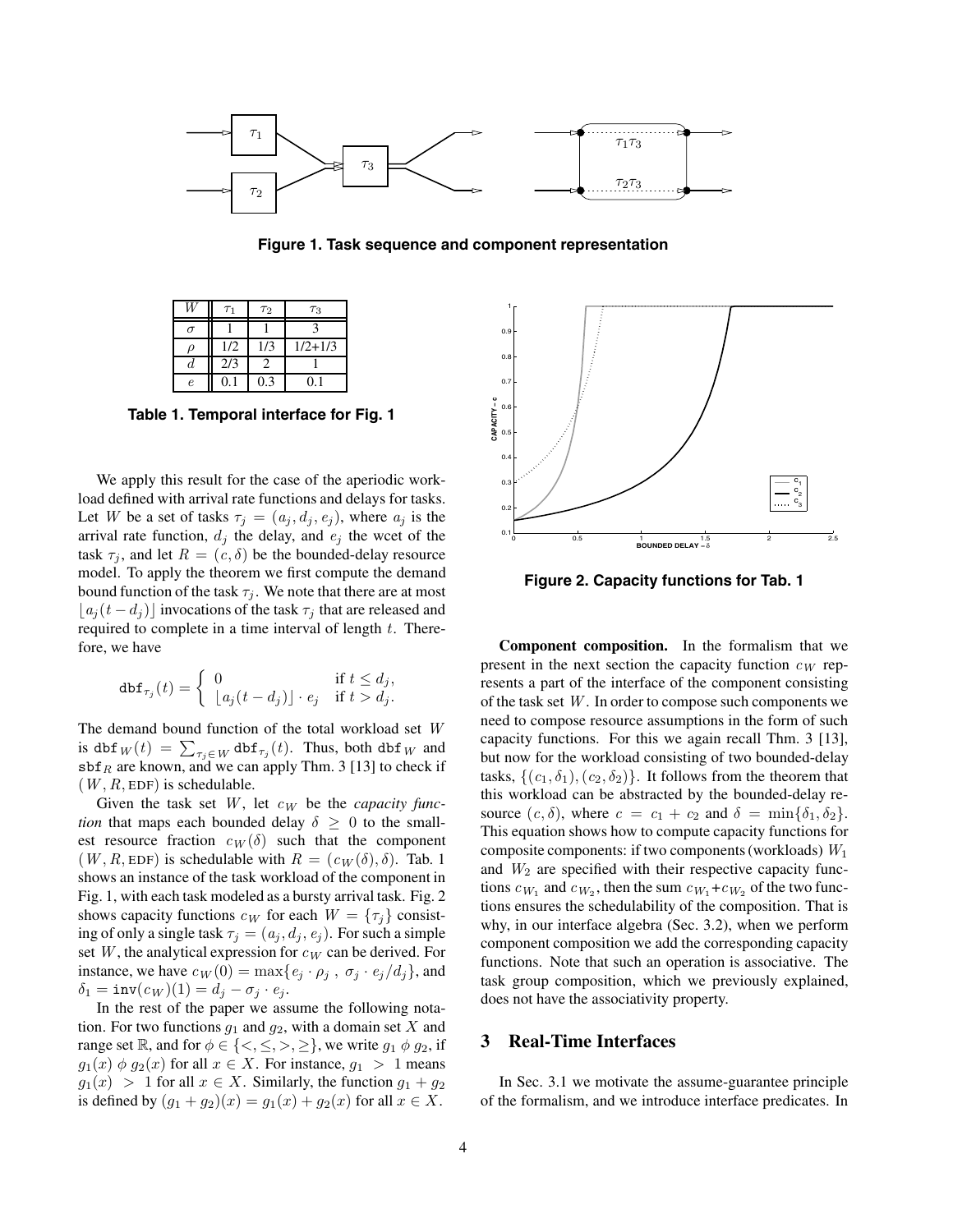Sec. 3.2 we formally define interfaces and prove an important proposition about interface refinement.

### **3.1 Informal Description**

Let a component implement a single task sequence, i.e., let it have a single input port *i* and a single output port *o*. An interface is a constraint on the environment consisting of an input assumption and an output guarantee [2, 3]. Even though inputs (resp. outputs) of an actual component are task sequence request (resp. completion) events, in our formalism these events are abstracted by arrival rate functions. So, the values of the interface input and output ports are arrival rate functions. Let A be the set of all *arrival rate functions*, i.e., the set of all monotonically increasing functions *a*:  $\mathbb{R}_{\geq 0} \to \mathbb{R}_{\geq 0}$ . An interface assumption may be that the input arrival rate  $i \in A$  is bounded by a given function  $a \in \mathbb{A}$ , i.e.,  $i \leq a$ . Given the maximal delay  $d \in \mathbb{R}_{\geq 0}$  of the component, for the arrival rate function of the output *o* we have the output guarantee that  $o(t) \leq i(t + d)$  for all  $t \in \mathbb{R}_{\geq 0}$ . This inequality holds because, if the delay is at most d, then for all input requests in an interval of  $t + d$ units, the outputs are produced in an interval of at least *t* units. Let  $i^d$  be the function defined as  $i^d(t) = i(t + d)$ .

A more expressive interface includes also a measure of resource consumption. We assume that such an interface contains an input port  $r$ , whose value is the capacity function of the component. Let C be the set of all *capacity functions*, i.e., the set of all monotonically increasing functions *c*:  $\mathbb{R}_{\geq 0} \to [0, 1]$ . The resource capacity assumption is  $r \geq c$ . Formally, the input predicate of the interface is  $r \geq c \land i \leq a$ , and the output predicate is  $o \leq i^d$ . This interface asserts that "if the environment provides a capacity larger than *c*, and input requests are upper bounded by *a*, then the component produces outputs with a delay smaller than d." Fig. 3 graphically represents an interface of a component that implements a sequence  $\pi_1$  consisting of a single task  $\tau_1$ . The interface is defined as a triple  $(a_1, d_1, c_1)$ .



**Figure 3. Interface for single task sequence**

Let a component implement  $n \in \mathbb{N}_{>0}$  task sequences through pairs  $(i_i, o_j)$  of input-output ports  $(j = 1, \ldots, n)$ . The interface of such a component bounds the arrival rate functions  $a_i$  of  $i_j$  and the delays  $d_j$  of  $o_j$ , for each  $j =$ 1,..., *n*. Such a workload is still to be executed on a single resource partition whose capacity function *c* can be computed by task composition, as described in Sec. 2.2. We write  $F_W$  for the interface obtained by the composition of the tasks in the set  $W$ . Fig. 4 shows an interface with two single-task sequences and the corresponding predicates.



**Figure 4. Interface for multiple sequences**

We introduce two operations to construct more complex from simpler interfaces. The *composition* operation puts together the input and output ports of the two interfaces, and adds their resource capacity functions. The interface composition is defined if the sum of the two capacity functions is not larger than the constant function 1. Fig. 5 shows the interface resulting by composing the interface from Fig. 3 with the interface from Fig. 4. Thus, the interface describes three single-task sequences,  $\pi_1 = \tau_1$ ,  $\pi_2 = \tau_2$ , and  $\pi_3 = \tau_3$ .



#### **Figure 5. Interface composition**

The *connection* operation connects the tasks of an interface into new sequences. This operation extends the set of interface task sequences, and therefore all input-output ports remain in the interface. Fig. 6 shows the interface from Fig. 5 after the two-task sequence  $\pi_{12} = \tau_1 \tau_2$  is created using the connection operation. The figure shows that the resource capacity assumption is not changed by the connection operation, and that the delay guarantee of a new sequence is computed as the sum of delays for the individual tasks of the sequence. The input assumptions of the resulting interface describe the most general constraints on the arrival rates for the extended set of task sequences. In particular, there is a constraint for each task that occurs in a sequence of the interface, namely,  $i_1 + i_{12} \le a_1$ ,  $i_2 + i_{12}^d \le a_2$ , and  $i_3 \leq a_3$ . For instance, the rate of requests for task sequences that contain  $\tau_2$ , i.e., the sum of the arrival rate functions  $i_2$  and  $i_{12}$  (delayed by  $d_1$ ), is bounded by  $a_2$ .

The input assumption of a newly created sequence  $\pi$  cannot be represented in a simple form  $i_{\pi} \leq a_{\pi}$ . To illustrate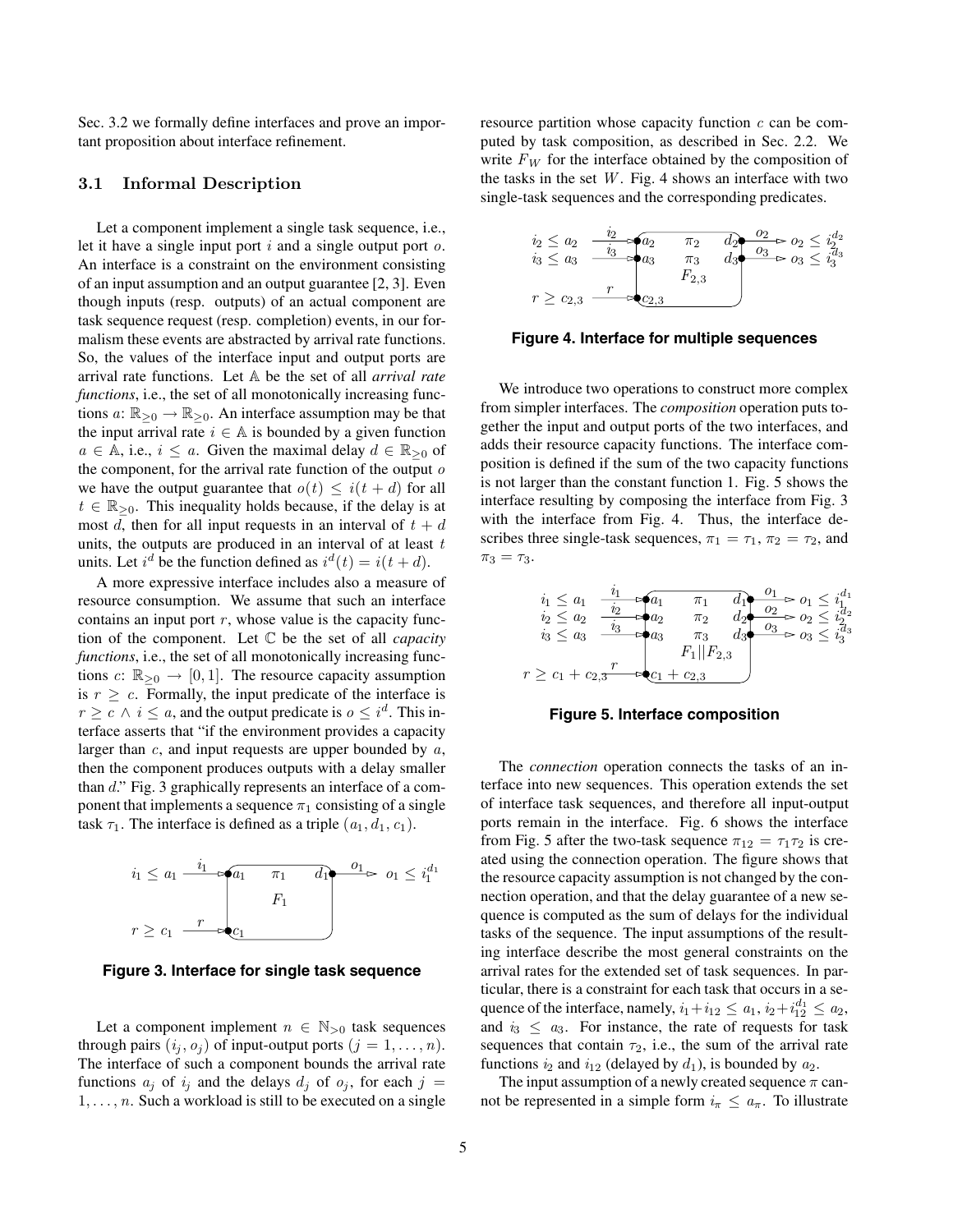

**Figure 6. Interface connection**

this, we consider bursty arrival rate functions for a two-task sequence  $\pi_{12} = \tau_1 \tau_2$  added by connection. We assume that  $\tau_1$  is specified with arrival rate function  $a_1(t) = \sigma_1 + \rho_1 \cdot t$ and delay  $d_1$ , and  $\tau_2$  with  $a_2(t) = \sigma_2 + \rho_2 \cdot t$  and  $d_2$ . If we assume the input arrival rate functions for the singletask sequences  $\tau_1$  and  $\tau_2$  to be 0, i.e.,  $i_1 = 0$  and  $i_2 =$ 0, then for the input arrival rate function  $i_{12}$  of the twotask sequence  $\pi_{12}$ , we have the constraints  $i_{12} \leq a_1$  and  $i_{12}^{d_1} \leq a_2$ . If  $i_{12}(t) = \sigma + \rho \cdot t$ , then this is equivalent to  $\sigma + \rho \cdot t \leq \sigma_1 + \rho_1 \cdot t$ , and  $\sigma + \rho \cdot (t + d_1) \leq \sigma_2 + \rho_2 \cdot t$ . The values of  $\sigma$  and  $\rho$  that satisfy the two constraints are shown as a shaded area in the rightmost graph of Fig. 7. There is a trade-off between parameters  $\sigma$  and  $\rho$ , and this area cannot be specified in the  $i_{12} \leq a_{12}$  form.



**Figure 7. Bursty function parameters for**  $i_1$ ,  $i_2$ , and  $i_{12}$ 

If the connection operation adds the three-task sequence  $\pi_{123} = \tau_1 \tau_2 \tau_3$  to the interface  $F_1 || F_{2,3}$ , the resulting interface  $(F_1 \| F_{2,3}) \oplus \pi_{123}$  contains an input and output port for each of the sequences  $\pi_1$ ,  $\pi_2$ ,  $\pi_3$ , and  $\pi_{123}$ . The input assumptions are  $i_1 + i_{123} \le a_1, i_2 + i_{123}^{d_1} \le a_2$ , and  $i_3 + i_{123}^{d_1 + d_2} \leq a_3$ . In the general case, the connection operation is defined as adding a set of sequences, each of which does not contain a cycle of tasks. For instance, the interface  $(F_1 \| F_{2,3}) \oplus \{\pi_{12}, \pi_{21}\}$  consists of the input assumptions  $i_1 + i_1 + i_2 + i_3$   $i_2 = a_1$ ,  $i_2 + i_1$   $i_1 + i_2 + i_3$  and  $i_3 \le a_3$ .

We also define a *refinement* relation between a more abstract and a more refined interface description. A more refined interface makes weaker input assumptions and stronger output guarantees than a more abstract interface. In that way, a refined description can always be substituted for an abstract one. From the expressions of interface input and output predicates it follows that an interface can

|  | $S = {\pi_{13}, \pi_{23}},$<br>$a_1(t) = 1 + t/2, a_2(t) = 1 + t/3, a_3 = a_1^{d_1} + a_2^{d_2},$ |                                        |  |                                                                                                   |  |  |  |  |  |  |
|--|---------------------------------------------------------------------------------------------------|----------------------------------------|--|---------------------------------------------------------------------------------------------------|--|--|--|--|--|--|
|  | $d_1 = 2/3, d_2 = 2, d_3 = 1$                                                                     |                                        |  |                                                                                                   |  |  |  |  |  |  |
|  |                                                                                                   | $F_{c}$                                |  |                                                                                                   |  |  |  |  |  |  |
|  |                                                                                                   |                                        |  | $\text{Expr.}    F_{1,2,3} \oplus S    (F_{1,2}    F_3) \oplus S    (F_1    F_2    F_3) \oplus S$ |  |  |  |  |  |  |
|  | $c_{c}$                                                                                           |                                        |  |                                                                                                   |  |  |  |  |  |  |
|  | $a_F$                                                                                             | $(a_1, a_2, a_3)$<br>$(d_1, d_2, d_3)$ |  |                                                                                                   |  |  |  |  |  |  |
|  | $d_F$                                                                                             |                                        |  |                                                                                                   |  |  |  |  |  |  |

**Table 2. Interface refinement**

be refined by either decreasing the capacity function, or increasing the arrival rate function for a task, or decreasing the delay of a task. Note that in Fig. 7 increasing  $\sigma_1$ ,  $\rho_1$ ,  $\sigma_2$ or  $\rho_2$ , or decreasing  $d_1$ , makes the shaded areas larger, i.e., the constraints on inputs  $i_1$ ,  $i_2$ , and  $i_{12}$  become weaker.

We first show examples of interface refinement through modification of the capacity function, while keeping other interface parameters constant. Fig. 8 shows the three interfaces  $F_a$ ,  $F_b$ , and  $F_c$  of the component depicted in Fig. 1. The task composition operation (Sec. 2.2) is shown with rounded rectangles, and the interface composition with dashed rectangles. The interface expressions and parameters are given in Tab. 2. It is assumed that only the task sequences  $\tau_1 \tau_3$  and  $\tau_2 \tau_3$ , and not the sequences  $\tau_i$  for  $i = 1, 2, 3$ , are implemented by the component. Therefore, we assume that  $a_3 = a_1^{d_1} + a_2^{d_2}$ . All three interfaces have the same task arrival rate functions  $(a_1, a_2, a_3)$  and delays  $(d_1, d_2, d_3)$ . However, the corresponding capacity functions  $c_a$ ,  $c_b$ , and  $c_c$  are different because task composition is performed on different task sets. The interface  $F_a$ , for which task composition is applied on the entire task set, is characterized by a smaller capacity function than the interface  $F_c$ , for which each task is considered as a separate component. Fig. 9 shows that  $c_a \leq c_b \leq c_c$ . Therefore, we have that  $F_a$ refines  $F_b$ ,  $F_b$  refines  $F_c$ , and  $F_a$  refines  $F_c$ .

For some interfaces it is possible to increase the arrival rate functions or decrease the delays of the interface task sequences, while keeping the resource capacity function constant. In some cases it is even possible to add a new task sequence to the component without affecting the capacity function. For instance, let  $\tau_1 = (a_1, d_1, e_1)$  $(1 + t/2, 1, 0.2)$  and  $\tau_2 = (a_2, d_2, e_2) = (1 + t/2, 2, 0.2),$ i.e., let the two tasks differ only in the delay. It can be shown that the capacity functions  $c_1$  and  $c_{1,2}$  for the independent task sets  $\{\tau_1\}$  and  $\{\tau_1, \tau_2\}$  are equal, i.e.,  $c_1 = c_{1,2}$ . This is a consequence of the small delay requirement  $d_1$ . It follows that  $F_{1,2}$  refines  $F_1$ . As explained in the following subsection, the definition of refinement allows a larger number of ports in the refined interface.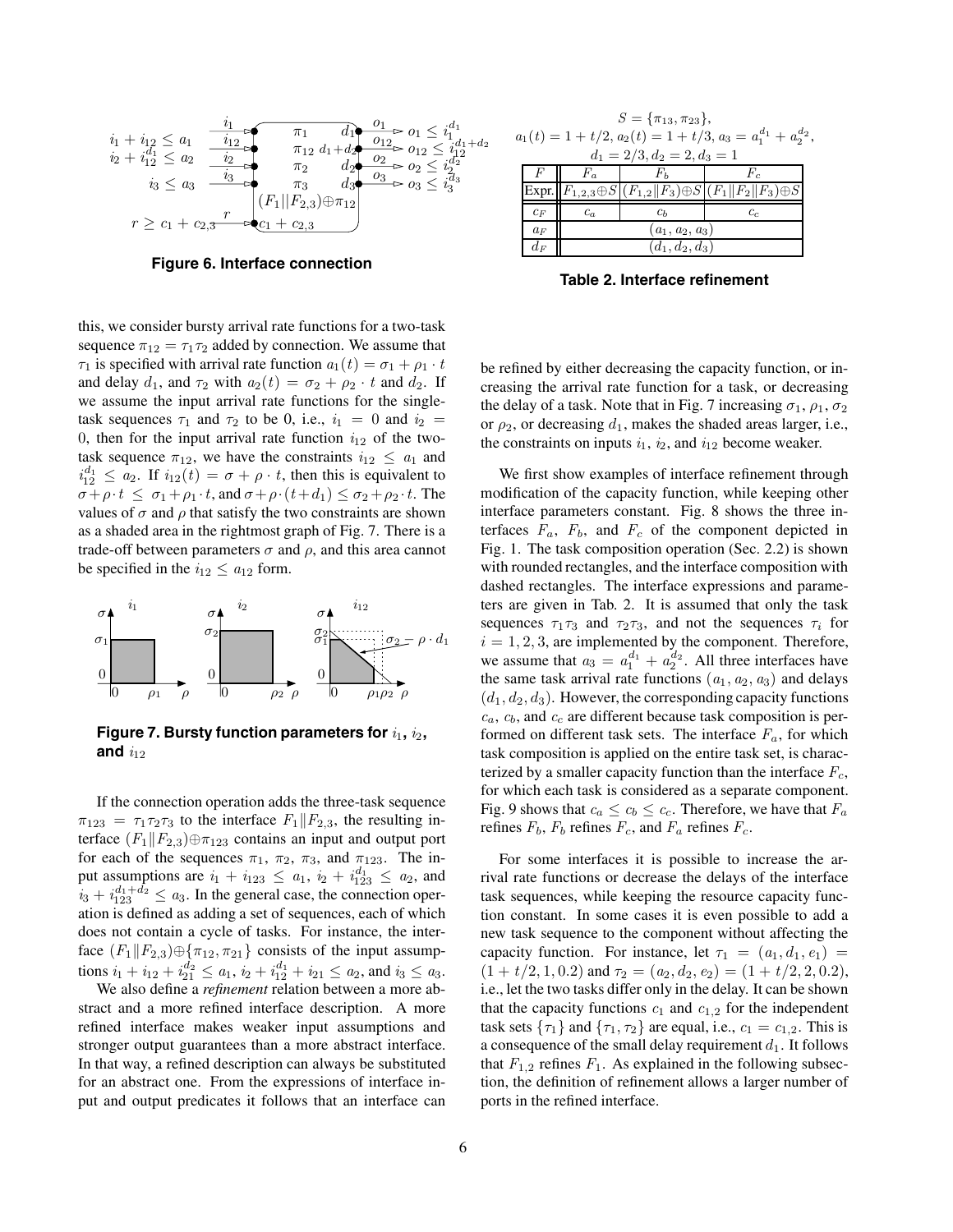

**Figure 8.**  $F_a = F_{1,2,3} \oplus \{\pi_{13}, \pi_{23}\},\ \ F_b = (F_{1,2} \| F_3) \oplus \{\pi_{13}, \pi_{23}\},\ \ F_c = (F_1 \| F_2 \| F_3) \oplus \{\pi_{13}, \pi_{23}\}$ 



**Figure 9. Capacity functions for Tab. 2**

# **3.2 Interface Algebra**

Let *T* be a set of tasks. A *task sequence*  $\pi = \tau_1 \tau_2 \dots \tau_k$ is a finite sequence of different tasks  $\tau_j \in T$ , i.e., for all  $1 \leq i < j \leq k$  we have  $\tau_i \neq \tau_j$ , and  $\tau_i$  has to complete before  $\tau_i$  starts execution.

An *interface*  $F = (S_F, T_F^+, A_F, D_F, c_F)$  consists of:

• A set  $S_F$  of task sequences, and a set  $T_F^+ \subseteq T$  of *available* tasks. The set  $T_F^+$  contains the tasks that are available to the implementation of the interface *F* and its refinements. Let the set  $T_F$  of tasks contain all tasks that occur in the sequences in  $S_F$ , i.e.,  $T_F = \{ \tau \in \pi \mid$  $\pi \in S_F$ . We require that (1)  $T_F \subseteq T_F^+$  and (2) for every task  $\tau \in T_F$ , the sequence with the single task  $\tau$ is contained in *S<sup>F</sup>* .

For each task sequence  $\pi \in S_F$  there exist an input port  $i_{\pi}$  and an output port  $o_{\pi}$ . Let  $I_F = \{i_{\pi} \mid \pi \in$  $S_F$  }∪{*r*},  $O_F = \{o_\pi \mid \pi \in S_F\}$ , and  $P_F = I_F \cup O_F$ . The type of a port  $x \in P_F$  is A (the set of arrival rate functions) if  $x \neq r$ , and  $\mathbb C$  (the set of capacity functions) if  $x = r$ . A *valuation*  $v$  of a set  $P_F$  of ports

is a function that maps each port  $x \in P_F$  to a value  $v(x)$  in the type of the port x.

• A function  $A_F$  that maps each task  $\tau \in T_F$  to an arrival rate function  $A_F(\tau) \in A$ , and a function  $D_F$  that maps each task  $\tau \in T_F$  to a delay  $D_F(\tau) \in \mathbb{R}_{\geq 0}$ .

Given a task sequence  $\pi \in S_F$ , let  $D_F(\pi)$  be the sum of the delays of its tasks, i.e.,  $D_F(\pi) = \sum_{\tau \in \pi} D_F(\tau)$ . By definition, for the empty task sequence  $\epsilon$ , we have  $D_F(\epsilon)=0.$ 

• A capacity function  $c_F \in \mathbb{C}$ .

The *input predicate* (input assumption)  $\phi_F^I$  =  $\phi^I(S_F, A_F, D_F, c_F)$  over the input ports  $I_F$  is defined to be

$$
\phi_F^I = (r \ge c_F) \land \bigwedge_{\tau \in T_F} (\sum_{\pi = \pi_1 \cdot \tau \cdot \pi_2 \in S_F} i_{\pi}^{D_F(\pi_1)} \le A_F(\tau)).
$$
\n(1)

The *output predicate* (output guarantee)  $\phi_F^O$  =  $\phi^{O}(S_F, D_F)$  over  $P_F$  is defined to be

$$
\phi_F^O = \bigwedge_{\pi \in S_F} (o_\pi \leq i_\pi^{D_F(\pi)}).
$$
 (2)

The interface algebra for real-time components consists of:

• A partial binary function called *composition*, mapping two interfaces F and G to an interface  $F \parallel G$ . The composition  $F \parallel G$  is defined if  $T_F^+ \cap T_G^+ = \emptyset$ , and if not  $c_F + c_G > 1$ , i.e., if  $(c_F + c_G)(0) \leq 1$ . If  $F || G$  is defined, then  $S_{F\parallel G} = S_F \cup S_G$ ,  $T_{F\parallel G}^+ = T_F^+ \cup T_G^+$ , and  $c_F \mid G$  = min{ $c_F + c_G$ , 1}. In addition,  $A_{F \mid G}(\tau)$  =  $A_F(\tau)$  if  $\tau \in T_F$ , and  $A_{F \parallel G}(\tau) = A_G(\tau)$  if  $\tau \in$ *T<sub>G</sub>*. Similarly,  $D_{F \parallel G}(\tau) = D_F(\tau)$  if  $\tau \in T_F$ , and  $D_{F \parallel G}(\tau) = D_G(\tau)$  if  $\tau \in T_G$ .

The composition operation is commutative and associative. In particular, for all interfaces *F*, *G*, and *H* , if  $(F \| G) \| H$  is defined, then  $F \| (G \| H)$  is defined, and  $(F \| G) \| H = F \| (G \| H).$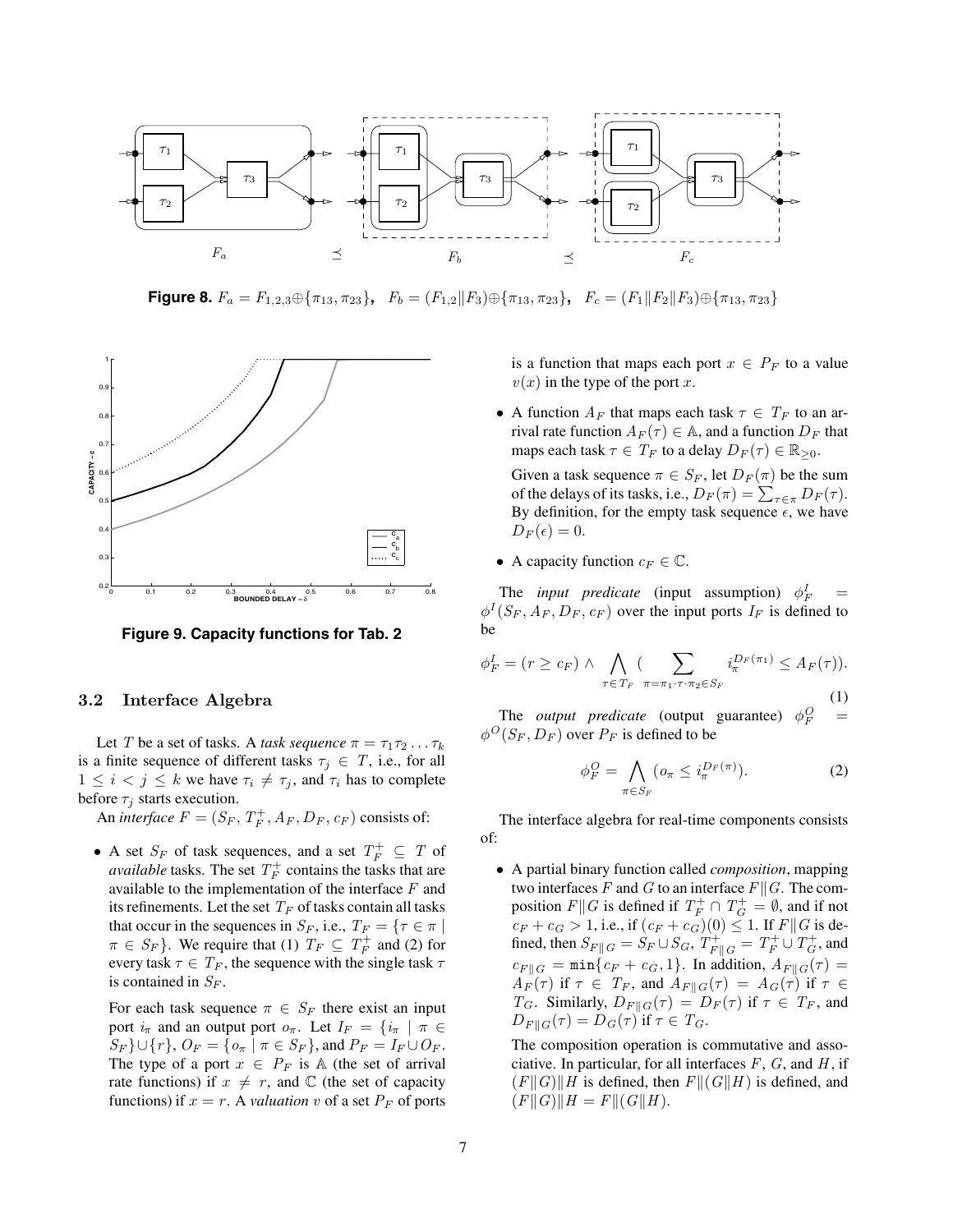• A partial binary function called *connection*, mapping an interface *F* and a set *S* of task sequences to an interface  $F \oplus S$ . The connection  $F \oplus S$  is defined if  $T_F$ contains all tasks in the sequences in *S*, i.e., if for all sequences  $\pi$  of *S*, every task  $\tau$  of  $\pi$  is also an element of  $T_F$ . If  $F \oplus S$  is defined, then  $S_{F \oplus S} = S_F \cup S$ ,  $T_{F \oplus S}^{+} = T_{F}^{+}$ ,  $A_{F \oplus S} = A_{F}$ ,  $D_{F \oplus S} = D_{F}$ , and  $c_{F \oplus S} = c_F$ .

For all interfaces  $F$  and all sets  $S_1$  and  $S_2$  of task sequences, if  $(F \oplus S_1) \oplus S_2$  is defined, then  $(F \oplus S_2) \oplus S_1$ is defined, and  $(F \oplus S_1) \oplus S_2 = F \oplus (S_1 \cup S_2) =$  $(F \oplus S_2) \oplus S_1$ . In addition, for all interfaces *G*, if  $(F \| G) ⊕ S<sub>1</sub>$  and  $F ⊕ S<sub>1</sub>$  are defined, then  $(F ⊕ S<sub>1</sub>)|| G$ is defined, and  $(F \| G) \oplus S_1 = (F \oplus S_1) \| G$ .

• A binary relation  $\preceq$  between interfaces, called *refinement*. An interface  $F'$  *refines* an interface  $F$  if (a)  $S_{F'} \supseteq S_F$ , (b)  $T_{F'}^+ \subseteq T_F^+$ , and (c) for each valuation  $v_i$  of  $I_F$  and each valuation  $v'_o$  of  $O_{F'}$ , there exists a valuation  $v_i'$  of  $I_{F'}$  such that  $v_i = v_i'$  on  $I_F$ , and both implications  $\phi_F^I \Rightarrow \phi_{F'}^I$  and  $\phi_{F'}^O \Rightarrow \phi_F^O$  are valid.

The relation  $\preceq$  is reflexive and transitive.

One way to refine an interface is to apply the connection operation. Formally, if  $F' = F \oplus S$  is defined, then  $F' \preceq F$ . This statement is true because the refinement condition (a) is satisfied since  $S_{F'} = S_{F \oplus S} = S_F \cup S \supseteq S_F$ , and (b) since  $T_{F'}^+ = T_{F \oplus S}^+ = T_F^+$ . If in the refinement condition (c) we take  $v_i'(x)=0$  for each  $x \in I_{F'} \setminus I_F$  (i.e., the arrival rate functions for all sequences from  $S \setminus S_F$  are 0), we have  $\phi_{F'}^I = \phi_F^I$  and  $\phi_{F'}^O = \phi_F^O$ , and therefore  $F' \preceq F$ .

As informally discussed in Sec. 3.1, an interface  $F =$  $(S_F, T_F^+, A_F, D_F, c_F)$  can also be refined by increasing the arrival rate function for a task, or decreasing the delay of a task, or decreasing the capacity function. In the first case, if  $F' = (S_F, T_F^+, A_{F'}, D_F, c_F)$  and if  $A_{F'}(\tau) \geq A_F(\tau)$  for each  $\tau \in T_F$ , then  $F' \preceq F$ . In this case the refinement condition (c) is satisfied because for every valuation of  $P_F$ , from Eq. 1 it follows  $\phi_F^I$  =  $\phi^I(S_F, A_F, D_F, c_F) \Rightarrow \phi^I(S_F, A_{F'}, D_F, c_F) = \phi^I_{F'}$ , and from Eq. 2 it follows  $\phi_{F'}^O = \phi^O(S_F, D_F) = \phi_F^O$ . Similar arguments can be presented in other two cases. Namely, if  $F' = (S_F, T_F^+, A_F, D_{F'}, c_F)$  and  $D_{F'}(\tau) \leq D_F(\tau)$ for each  $\tau \in T_F$ , then  $F' \preceq F$ . Also, if  $F' =$  $(S_F, T_F^+, A_F, D_F, c_{F'})$  and  $c_{F'} \leq c_F$ , then  $F' \leq F$ .

The following proposition justifies the independent implementability property discussed in Sec. 4.2.

**Proposition 1** *For all interfaces F, F , and G, and all sets S of task sequences,*

1. If  $F \parallel G$  is defined and  $F' \preceq F$ , then  $F' \parallel G$  is defined and  $F' \parallel G \preceq F \parallel G$ .

2. If  $F \oplus S$  is defined and  $F' \preceq F$ , then  $F' \oplus S$  is defined *and*  $F' \oplus S \preceq F \oplus S$ *.* 

*Proof.* We sketch only the proof for part 2. The proof for part 1 is simpler, and similar. To simplify notation, we first introduce the following predicates:  $\phi_F^r = (r \geq c_F)$ ,  $\phi_F^i =$  $\bigwedge_{\tau \in T_F} (\sum_{\pi = \pi_1 \cdot \tau \cdot \pi_2 \in S_F} i_{\pi}^{D_F(\pi_1)} \leq A_F(\tau)),$  and  $\phi_{F,S}^O$  $\bigwedge_{\pi \in S} (\mathfrak{o}_{\pi} \leq i_{\pi}^{D_F(\pi)})$ . Note that  $\phi_F^I = (\phi_F^r \wedge \phi_F^i)$ .

If  $F \oplus S$  is defined, then  $T_F$  contains all tasks in all sequences of *S*. Since  $T_{F'} \supseteq T_F$ , the same is true for  $T_{F'}$ , and therefore the interface  $F' \oplus S$  is defined. From the definitions of interface connection and refinement, it follows that  $S_{F'\oplus S} \supseteq S_{F\oplus S}$  and  $T^+_{F'\oplus S} \subseteq T^+_{F\oplus S}$ . If  $F' \preceq F$ , then for each valuation on  $I_F$ , there exists a valuation on  $I_F'$ such that the implication  $\phi_F^I \Rightarrow \phi_{F'}^I$  is valid, because both  $\phi_F^r \Rightarrow \phi_{F'}^r$  and  $\phi_F^i \Rightarrow \phi_{F'}^i$  are valid. If  $\phi_F^r \Rightarrow \phi_{F'}^r$  is valid for each value of  $r \in I_F$ , then  $c_F \geq c_{F'}$ , and therefore  $c_{F \oplus S} = c_F \geq c_{F'} = c_{F' \oplus S}$ . Consequently, for each *r*, the implication  $\phi_{F \oplus S}^r \Rightarrow \phi_{F' \oplus S}^r$  is valid. If  $F' \preceq F$ , then also the implication  $\phi_{F'}^O \Rightarrow \phi_F^O$  is valid, because for each sequence  $\pi$  of  $S_F$ , the predicate  $o_\pi \leq i_\pi^{D_F(\pi)}$  implies the predicate  $o_\pi \leq i_\pi^{D_F(\pi)}$ . It follows that  $i_\pi^{D_{F'}(\pi)} \leq i_\pi^{D_F(\pi)}$ , i.e.,  $D_{F'}(\pi) \leq D_F(\pi)$  for each sequence  $\pi \in S_F$ . Since the single-task sequence  $\pi = \tau$  is in  $S_F$  for each  $\tau \in T_F$ , we have  $D_{F'}(\tau) \leq D_F(\tau)$ . Similarly, from  $\phi_F^i \Rightarrow \phi_{F'}^i$ , we obtain  $A_{F'}(\tau) \geq A_F(\tau)$  for each  $\tau \in T_F$ . For a given  $\tau \in T_{F \oplus S}$ , if  $\sum_{\pi = \pi_1 \cdot \tau \cdot \pi_2 \in S_F} i_{\pi}^{D_F(\pi_1)} \leq A_F(\tau)$ , and if we take  $i_{\pi} = 0$  for each  $\pi \in S_{F'} \setminus (S_F \cup S)$ , we obtain

$$
\sum_{\pi \in S_{F' \oplus S}} i_{\pi}^{D_{F'}(\pi_1)} \leq \sum_{\pi \in S_{F \oplus S}} i_{\pi}^{D_{F}(\pi_1)} \leq A_{F}(\tau) \leq A_{F'}(\tau).
$$

Consequently,  $\phi_{F \oplus S}^i \Rightarrow \phi_{F' \oplus S}^i$ , and therefore  $\phi_{F \oplus S}^I \Rightarrow$  $\phi_{F' \oplus S}^I$ . Since  $D_{F'}(\pi) \leq D_{F}(\pi)$  also for each sequence  $\pi \in S$ , it follows that the implication  $\phi_{F',S}^O \Rightarrow \phi_{F,S}^O$  is valid. If both the predicate  $\phi_{F'\oplus S}^O = (\phi_{F'}^O \wedge \phi_{F',S}^O)$  and the implication  $\phi_F^O \to \phi_F^O$  are valid, then  $\phi_{F \oplus S}^O = \phi_F^O \wedge \phi_{F,S}^O$ is valid, and hence  $\phi_{F' \oplus S}^O \Rightarrow \phi_{F \oplus S}^O$  is valid.  $\Box$ 

Let  $f(F_1, ..., F_k, S_1, ..., S_l)$  be the interface computed by applying finitely many composition and connection operations on the interfaces  $F_1, ..., F_k$  and task sequences  $S_1, ..., S_l$ . From Prop. 1 it follows that this interface can be refined through independent refinement of the interfaces  $F_j$ , i.e., if  $F'_i \preceq F_j$  for  $j = 1, ..., k$ , then  $f(F'_1, ..., F'_k, S_1, ..., S_l)$  is defined and  $f(F'_1, ..., F'_k, S_1, ..., S_l) \preceq f(F_1, ..., F_k, S_1, ..., S_l).$ 

# **4 Real-Time Component-Based Design**

We illustrate on a real-time system example how the interface formalism supports incremental design and independent implementability. In this section we allow for a more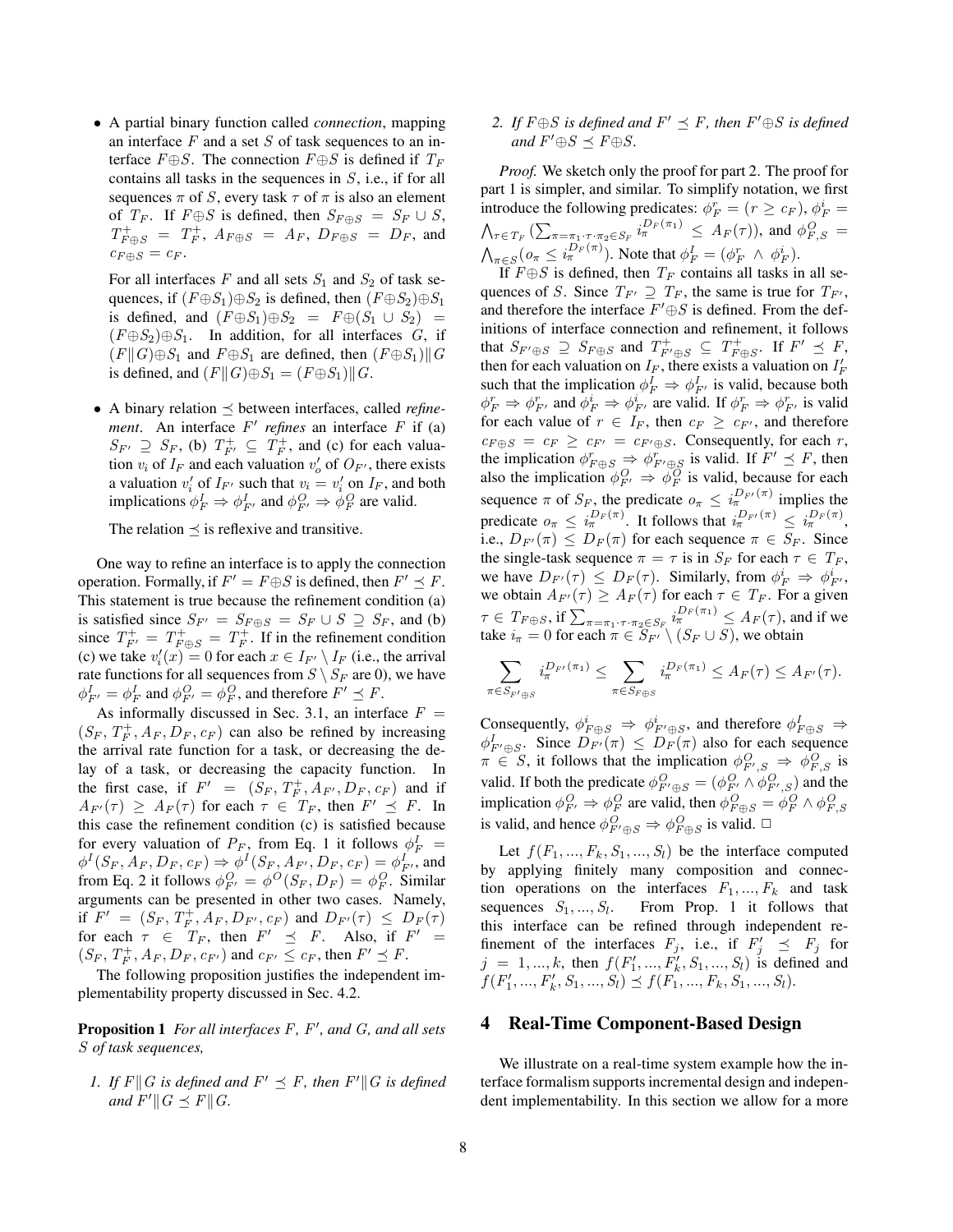general form of an interface than the one formally presented in Sec. 3. Namely, we assume that a component may provide multiple levels of service for the task sequences it implements. At any time the component may change from the current to any other level of service. This is a simple extension towards a stateful interface formalism. We require that at all levels of service the component implements the same set of task sequences. Let *F* denote a *single-level* interface as defined in Sec. 3. Formally, a *multi-level* interface  $\mathcal F$  is a finite set of single-level interfaces such that if  $F_1, F_2 \in \mathcal{F}$ , then  $S_{F_1} = S_{F_2}$ . In particular, a multi-level interface  $\mathcal F$ is specified with tuples  $(A_F, D_F, c_F)$  for each single-level interface  $F \in \mathcal{F}$ . Let  $m_{\mathcal{F}}$  be the number of service levels provided by  $\mathcal F$ , i.e., the number of elements of the set  $\mathcal F$ .

Two multi-level interfaces  $\mathcal F$  and  $\mathcal G$  are compatible if there exist a level of service of  $\mathcal F$  and a level of service of G that are compatible, i.e., if there exist  $F \in \mathcal{F}$  and  $G \in \mathcal{G}$  such that  $F \| G$  is defined. In that case, the composition  $\mathcal{F} \parallel \mathcal{G}$  is defined and  $\mathcal{F} \parallel \mathcal{G} = \{ F \parallel G \mid F \in \mathcal{F}, G \in$  $\mathcal{G}$ ,  $F \parallel G$  is defined}. Therefore, in the worst case, checking compatibility requires  $O(m_F·m_G)$  time. The connection operator on  $\mathcal F$  applies the operator on each single-level interface in F, i.e.,  $\mathcal{F} \oplus S = \{F \oplus S \mid F \in \mathcal{F}\}\$ . A multi-level interface  $\mathcal{F}'$  refines  $\mathcal{F}$ , if  $\mathcal{F}'$  can be substituted for  $\mathcal{F}$  in each level of service of F, i.e., if for each  $F \in \mathcal{F}$ , there exists  $F' \in \mathcal{F}'$  such that  $F' \preceq F$ .

### **4.1 Incremental Design**

Since the interface composition is associative, the order in which we compose components makes no difference. Moreover, this means that compatibility can be checked even before all interfaces are fully specified, i.e., before the system becomes closed. Formally, we can check whether  $n$ interfaces are compatible, i.e., whether  $\mathcal{F}_1 \| \dots \| \mathcal{F}_{n-1} \| \mathcal{F}_n$ is defined, by constructing  $(\mathcal{F}_1 || \dots || \mathcal{F}_{i-1}) || \mathcal{F}_i$  for  $i =$  $1, \ldots, n$ . The computational complexity of this operation is typically less than  $m_{\mathcal{F}_1} \cdot \ldots \cdot m_{\mathcal{F}_n}$  because incompatible levels of service are eliminated as soon as possible. This procedure can be further improved by composing interfaces in a tree-like order, rather than in a linear order.

We demonstrate the efficiency of incremental design on a real-time robotic application adapted from [6]. In this realtime system, there are five task sequences  $\pi_i$   $(i = 1, \ldots, 5)$ using a total of 13 tasks, as shown in the underlying graph in Fig. 10. Let  $S_4 = {\pi_1, \pi_2, \pi_3, \pi_4}$  and  $S_5 = S_4 \cup {\pi_5}$ . The system is planned for three levels of service: 80%, 100%, and 120% of the nominal arrival rates for  $\pi_i$ , which are given in the  $\rho$  row of Tab. 3. The execution times of all tasks are also part of the system specification. The other task data in Tab. 3 are computed assuming that a sequence delay is inversely proportional to its rate. Similar tables are computed for the other two levels of service.

| $\pi$      | $\pi_1$ |                                                                      | $\pi_2$<br>$\pi_3$ |             |             | $\pi_4$       |             | $\pi_{5}$   |             |  |                                     |  |             |
|------------|---------|----------------------------------------------------------------------|--------------------|-------------|-------------|---------------|-------------|-------------|-------------|--|-------------------------------------|--|-------------|
|            |         | $\tau_{12}$                                                          | $\tau_{13}$        | $\tau_{21}$ | $\tau_{22}$ | $\tau_{23}$   | $\tau_{31}$ | $\tau_{32}$ | $\tau_{41}$ |  | $\tau_{42}$ $\tau_{43}$ $\tau_{51}$ |  | $\tau_{52}$ |
| $\rho$     | 0.015   |                                                                      | 0.031              |             | 0.124       |               | 0.062       |             | 0.156       |  |                                     |  |             |
| $\epsilon$ |         |                                                                      | .0                 | 1.0         | 2.0         | $0.3$ 0.8 1.2 |             |             |             |  | $1.0$ 0.5 0.5 0.1 0.5               |  |             |
|            |         | 10.48 32.05 21.56 5.79 16.37 9.88 2.30 5.71 3.33 7.51 5.17 1.55 4.86 |                    |             |             |               |             |             |             |  |                                     |  |             |
| $\sigma$   |         |                                                                      | .64                |             | 1.15 1.59   |               |             | 19          |             |  | 1.14 1.58                           |  | 23          |

**Table 3. Task data for nominal arrival rates**

Fig. 10 and 12 show two different component decompositions of the system. Let the system be composed of the components  $A$ ,  $B$ , and  $C$  as shown in Fig. 10. The capacity functions of the corresponding interfaces  $\mathcal{F}_A$ ,  $\mathcal{F}_B$ , and  $\mathcal{F}_C$ are computed by the task composition procedure for each of the three levels of service ( $m_{\mathcal{F}_A} = m_{\mathcal{F}_B} = m_{\mathcal{F}_C} = 3$ ). The results of checking for interface compatibility are shown in Fig. 11. Each table row represents a combination of levels of components for which the composition is defined. Instead of showing entire capacity functions, in the last two columns of the table we characterize the functions with two numbers:  $c(0)$  is the resource capacity at delay 0, and  $\delta_1$  is the delay at which the capacity has to be 1. The interface  $(\mathcal{F}_A$   $||\mathcal{F}_B) ⊕ S_4$  consists of 7 levels of service, since 2 are eliminated due to incompatibility. Similarly, the interface for the entire system consists of 10, and not  $3^3 = 27$ , levels of service.



Figure 10.  $(\mathcal{F}_A || \mathcal{F}_B || \mathcal{F}_C) \oplus S_5$ 

If the system is composed of the components  $a, b$ , and  $C$ , as shown in Fig. 12, the resulting interfaces  $(\mathcal{F}_a||\mathcal{F}_b) \oplus S_4$ and  $(\mathcal{F}_a || \mathcal{F}_b || \mathcal{F}_c) \oplus S_5$  are shown in Fig. 13. The table shows that with this composition only three combinations of service levels are attainable, even though the properties of the arrival sequences and tasks are the same as for Fig. 10. This confirms that, although interface composition is associative, task composition is not. In particular, even though  $((\mathcal{F}_A || \mathcal{F}_B) || \mathcal{F}_C) \oplus S_5 = (\mathcal{F}_A || (\mathcal{F}_B || \mathcal{F}_C)) \oplus S_5$ , and  $((\mathcal{F}_a||\mathcal{F}_b)||\mathcal{F}_C)\oplus S_5 = (\mathcal{F}_a||(\mathcal{F}_b||\mathcal{F}_C))\oplus S_5$ , the interfaces  $(\mathcal{F}_A || \mathcal{F}_B || \mathcal{F}_C) \oplus S_5$  and  $(\mathcal{F}_a || \mathcal{F}_b || \mathcal{F}_C) \oplus S_5$  are not equivalent.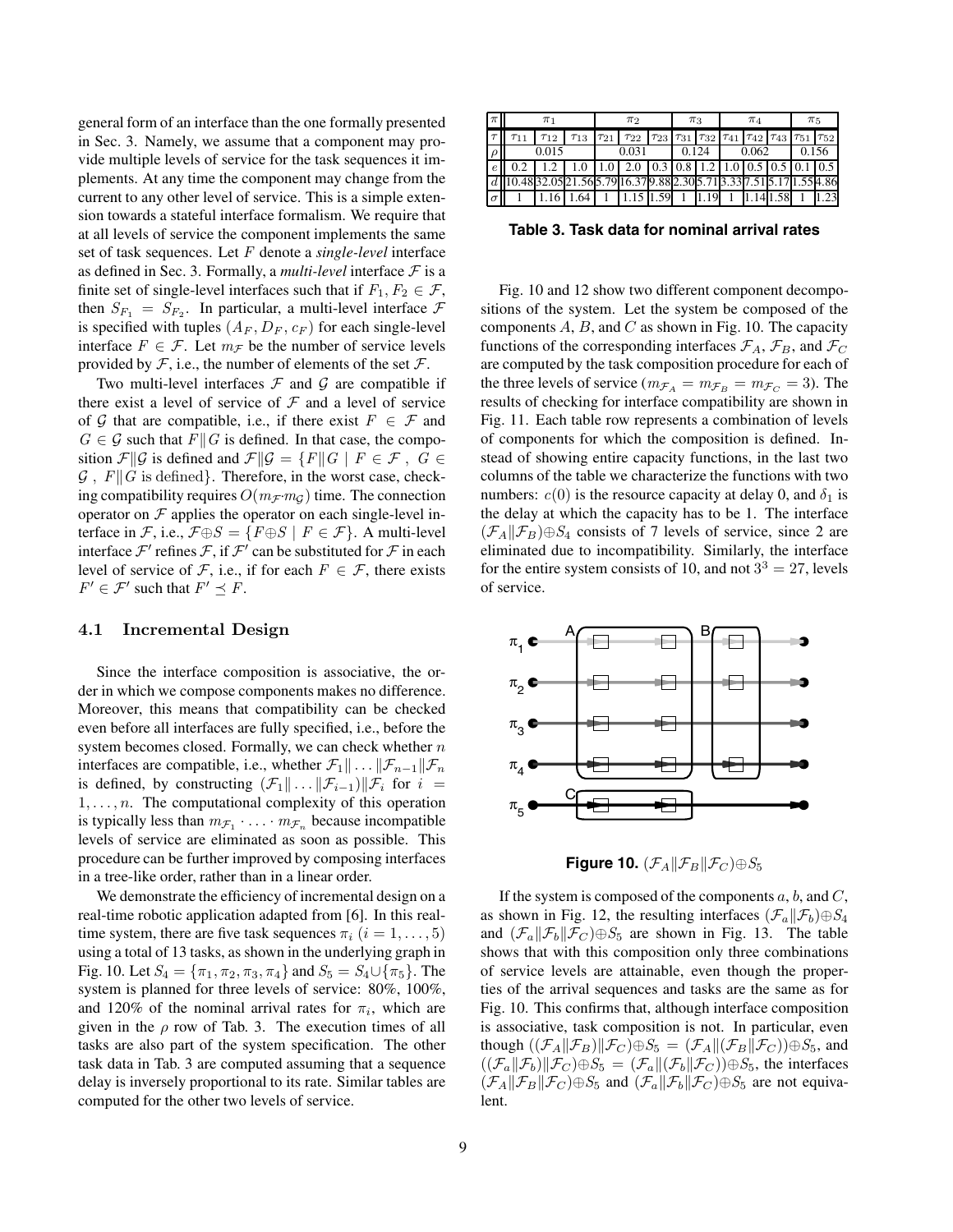| $(\mathcal F_A\ \mathcal F_B)\!\oplus\!S_4$ |  |  |                                               |  |  |  |  |  |  |
|---------------------------------------------|--|--|-----------------------------------------------|--|--|--|--|--|--|
|                                             |  |  | $\mathcal{F}_A \mathcal{F}_B  c(0)  \delta_1$ |  |  |  |  |  |  |
|                                             |  |  | $\vert 80 \vert 80 \vert 0.71 \vert 1.80$     |  |  |  |  |  |  |
|                                             |  |  | 2   80   100   0.75   1.60                    |  |  |  |  |  |  |
|                                             |  |  | 3 80 120 0.78 1.30                            |  |  |  |  |  |  |
|                                             |  |  | $4$   100   80   0.86 0.80                    |  |  |  |  |  |  |
|                                             |  |  | 5 100 100 0.89 0.60                           |  |  |  |  |  |  |
|                                             |  |  | 6 100 120 0.92 0.40                           |  |  |  |  |  |  |
|                                             |  |  | 7 120 80 0.98 0.00                            |  |  |  |  |  |  |

|                | $(\mathcal{F}_A\ \mathcal{F}_B\ \mathcal{F}_C)\oplus S_5$ |  |  |                                                            |  |  |  |  |  |
|----------------|-----------------------------------------------------------|--|--|------------------------------------------------------------|--|--|--|--|--|
|                |                                                           |  |  | $\mathscr{F}_A \mathcal{F}_B \mathcal{F}_C  c(0) \delta_1$ |  |  |  |  |  |
|                | 80                                                        |  |  | 80 80 0.83 1.10                                            |  |  |  |  |  |
| $\overline{c}$ | 80                                                        |  |  | 80 100 0.86 0.90                                           |  |  |  |  |  |
| 3              | 80.                                                       |  |  | 80 120 0.89 0.70                                           |  |  |  |  |  |
| 4              | 80                                                        |  |  | 100 80 0.86 0.90                                           |  |  |  |  |  |
| 5              | 80                                                        |  |  | 100 100 0.89 0.70                                          |  |  |  |  |  |
| 6              |                                                           |  |  | 80 100 120 0.92 0.40                                       |  |  |  |  |  |
| 7              |                                                           |  |  | 80 120 80 0.89 0.60                                        |  |  |  |  |  |
| 8              |                                                           |  |  | 80 120 100 0.92 0.40                                       |  |  |  |  |  |
| 9              |                                                           |  |  | 80 120 120 0.95 0.30                                       |  |  |  |  |  |
|                |                                                           |  |  | 100 80 80 0.97 0.10                                        |  |  |  |  |  |

Figure 11. Levels of service for  $(\mathcal{F}_A \| \mathcal{F}_B) \oplus S_4$ and  $(\mathcal{F}_A || \mathcal{F}_B || \mathcal{F}_C) \oplus S_5$ 



**Figure 12.**  $(\mathcal{F}_a || \mathcal{F}_b || \mathcal{F}_C) \oplus S_5$ 

### **4.2 Independent Implementability**

The formalism presented in Sec. 3 enables compositional refinement, i.e., it enables the independent refinement of component interfaces by component implementations. From Prop. 1 it follows that in order to refine a given composition of interfaces, it suffices to independently refine each interface and to compose the obtained refinements. The higher efficiency of such a procedure lies in the fact that now refinement checks involve smaller interfaces. In that way, a single complex problem is reduced to multiple simpler problems.

Suppose that the robotic application from the previous subsection is planned for the task sequence arrival rates that are 80% of the nominal rates, and that it is given a full resource. Namely, assume that the specification for the application is given as a single-level interface *F*, with the

| $(\mathcal{F}_a\ \mathcal{F}_b)\!\oplus\!S_4$ |  |  |                                                                     |  |  |  |  |
|-----------------------------------------------|--|--|---------------------------------------------------------------------|--|--|--|--|
| $\boldsymbol{\eta}$                           |  |  | $\mathcal{F}_a$ $\mathcal{F}_b$ $ c(0) $ $\delta_1$                 |  |  |  |  |
|                                               |  |  | $\overline{80}$ $\overline{80}$ $\overline{0.82}$ $\overline{1.00}$ |  |  |  |  |
|                                               |  |  | $\vert$ 80 100 0.91 0.50                                            |  |  |  |  |
|                                               |  |  | $\vert 100 \vert 80 \vert 0.91 \vert 0.40$                          |  |  |  |  |
|                                               |  |  | $\left  120 \right  80 \left  0.99 \right  0.00$                    |  |  |  |  |

| $(\mathcal{F}_a\ \mathcal{F}_b\ \mathcal{F}_C)\oplus S_5$ |  |  |  |                                                               |  |  |  |  |  |
|-----------------------------------------------------------|--|--|--|---------------------------------------------------------------|--|--|--|--|--|
|                                                           |  |  |  | $\ \mathcal{F}_a \mathcal{F}_b \mathcal{F}_C\ c(0)\ \delta_1$ |  |  |  |  |  |
|                                                           |  |  |  | 80 80 80 0.94 0.30                                            |  |  |  |  |  |
|                                                           |  |  |  | $\overline{2}$ 80 80 100 0.97 0.20                            |  |  |  |  |  |
|                                                           |  |  |  | 3 80 80 120 1.00 0.00                                         |  |  |  |  |  |

Figure 13. Levels of service for  $(\mathcal{F}_a\|\mathcal{F}_b){\oplus}S_4$ and  $(\mathcal{F}_a \Vert \mathcal{F}_b \Vert \mathcal{F}_C) \oplus S_5$ 

task arrival rate functions  $A_F$  and delays  $D_F$  computed as in Tab. 3 for the 80% of rates, and with the capacity function  $c_F$  such that  $c_F(0) = 1$ . The design goal is to implement the system as a composition of real-time components that refine the specification interface *F*. To that purpose the specification is represented as the composition  $F = (F_a \| F_b \| F_C) \oplus S_5$  from Fig. 12 of the three interfaces  $F_a$ ,  $F_b$ , and  $F_C$ , aimed for independent implementation. In addition, assume that an initial analysis shows that the resource should be distributed 45% to the interface  $F_a$ , 40% to the interface  $F_b$ , and 15% to the interface  $F_c$ . Hence,  $c_{F_a}(0) = 0.45$ ,  $c_{F_b}(0) = 0.4$ , and  $c_{F_C}(0) = 0.15$ .

When in the implementation process the wcet's become known, the task composition procedure can be used to check for the actual resource requirements of the components. Moreover, the three interfaces can be refined by increasing the arrival rates of some task sequences. In particular, it can be shown that the interface  $F_C'$ , which is obtained from the interface  $F_C$  by increasing the rate of the task sequence  $\pi_5$  to 102% of the nominal rate, still satisfies  $c_{F_C'}(0) = 0.15$ . Therefore, it follows  $F_C' \preceq F_C$ . Similarly, 82% of the nominal rate for  $\pi_4$  in interface  $F'_a$  results in  $c_{F'_a}(0) = 0.45$ , and 110% of the nominal rate for  $\pi_4$ in interface  $F'_b$  results in  $c_{F'_b}(0) = 0.4$ . Hence,  $F'_a \preceq F_a$ and  $F'_b \preceq F_b$ . According to Prop. 1, the composition of interface refinements,  $F' = (F'_a \| F'_b \| F'_c) \oplus S_5$ , refines the original specification interface *F*. In particular, the refined interface  $F'$  allows for higher rates of the task sequences  $\pi_4$  and  $\pi_5$  than 80% of their nominal rates that is originally specified in *F*.

# **5 Conclusion**

We showed how a group of tasks, each defined with an arrival rate, a delay, and a worst-case execution requirement, can be abstracted into a bounded-delay resource model. In order to use such abstracted components in a larger real-time system comprising of multiple task sequences, we introduced component interfaces. A formal in-